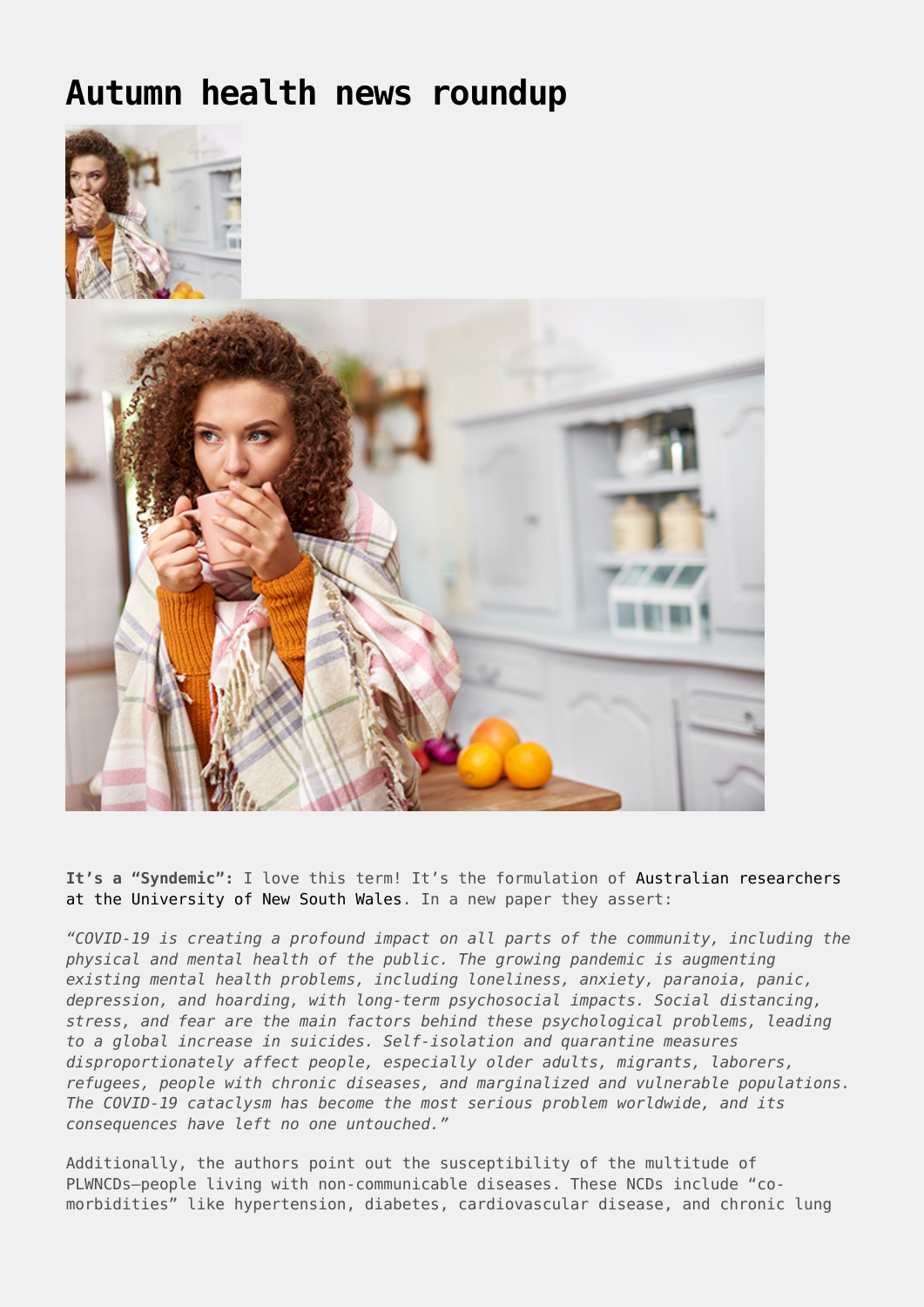disease, especially chronic obstructive pulmonary disease.

The review highlights the fact that "86% of the COVID-19 patients in India and 72% of the COVID-19 patients in China had co-morbidities".

The authors conclude that ". . . no matter how effective a treatment or protective a vaccine, the pursuit of a purely biomedical solution to COVID-19 will fail."

COMMENT: These stark statistics underscore the need for a revolution in health care that addresses the vulnerabilities that not only make COVID-19 worse but continue to be responsible for an inordinate proportion of death and disability worldwide. The current "Syndemic" should be a wake-up call, prompting us to address resilience in the face of inevitable future challenges.

**A cure for obesity?** Surveys show that the majority of Americans are now considered overweight. And a shocking double-digit percentage are "morbidly obese", carrying scores and even hundreds of extra pounds on their racks. Most people aren't exercising adequately and consume excess calories. But some people can't help it—whatever they do, they can't seem to shed those extra pounds.

We've come to recognize that this is due, in part, to genetics. Some individuals are, to a greater or lesser degree, programmed for obesity. They may have a strong family history of overweight. Alternatively, they may possess, like many of Native American ancestry, certain "thrifty genes" designed to help people survive harsh conditions of famine by storing fat efficiently.

There may now be a breakthrough for those with a certain type of geneticallydetermined obesity. The target is the melanocortin gene, one of a myriad of genes that impact body and appetite.

In a *Lancet* study, Setmelanotide, an investigational melanocortin 4 receptor (MC4R) agonist, [was associated with significant weight loss and hunger reduction](https://www.thelancet.com/journals/landia/article/PIIS2213-8587(20)30364-8/fulltext) in patients with rare genetic forms of early-onset obesity. 80% of individuals with the fat gene lost at least 10% of body weight at one year. Mean weight loss was -25.6%. And self-reported hunger was decreased by 27%.

COMMENT: Weight—like intelligence, personality, athletic aptitude, and other complex human traits—is associated with a multitude of genes. Then there are the effects of environment-epigenetics-that influence the expression of genetic potentialities.

The study in question is applicable only to a small minority of people with relatively uncommon variations in their melanocortin or leptin genes. But it may yield future treatment strategies for very overweight individuals.

Setmelanotide isn't likely to be a panacea for the millions of Americans who might do well to shed those pesky 15-20 extra pounds. It'll be expensive, and if you don't have the culprit genes, it's not likely to do much. And it's not clear yet whether it might have untoward off-target effects, for example, on mood or libido.

As an aside, I've performed a comprehensive genetic analysis on myself, and I'm starting to do it on select patients. There are dozens of genes on that panel that contribute to the likelihood of overweight. I was shocked to discover that I possess quite a few of them. But I'm normal weight at 5'10" and 162 pounds.

Just as I prepared this column, I received an update to my 23andMe report which addresses weight. It says that, while I have 348 gene variants associated with weight gain susceptibility, I have 414 that resist fat accumulation. They predict